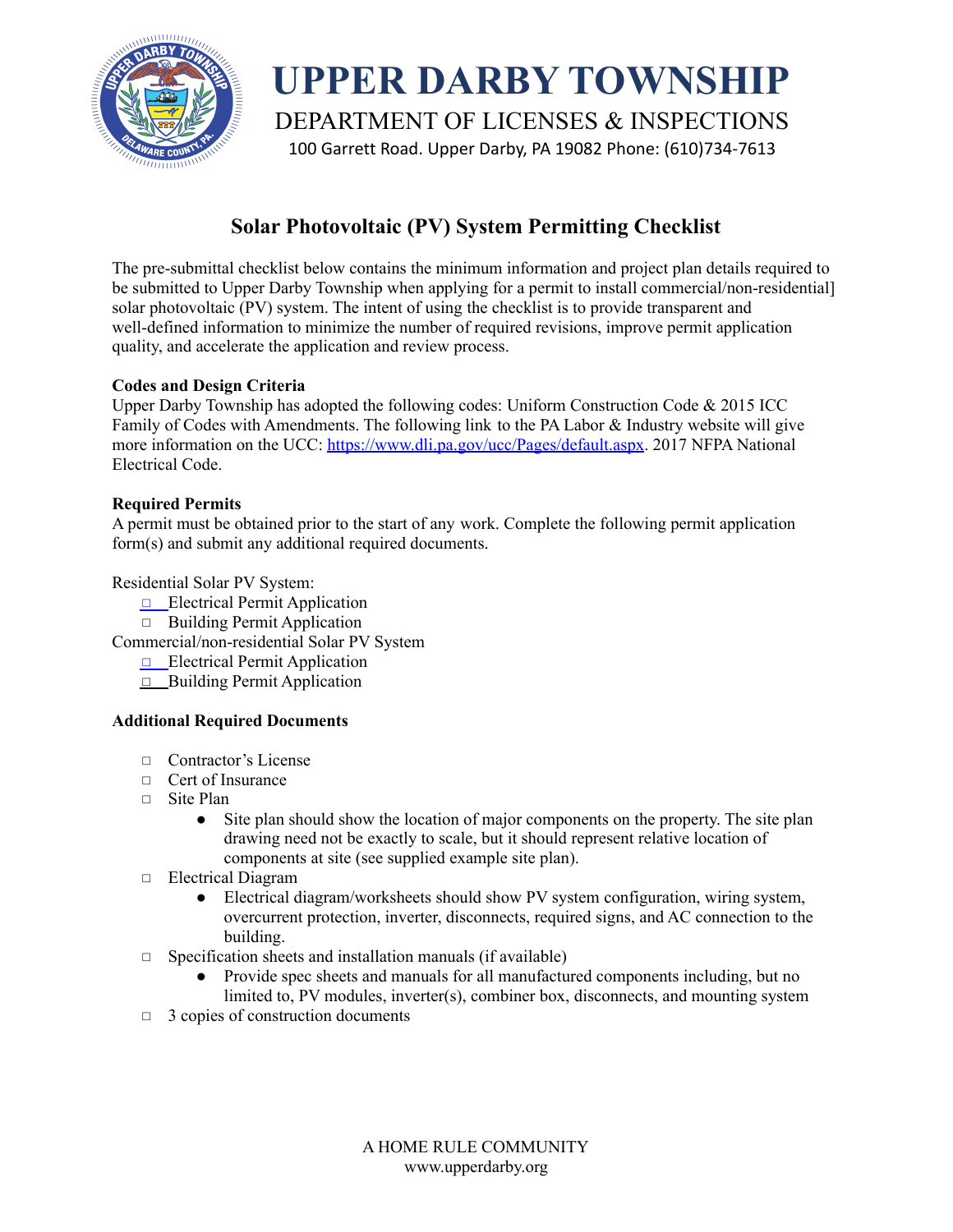#### **Contractor Requirements**

Contractors must have an up to date registration with Upper Darby Township. New contractors (excluding home improvement contractors) must complete a [Contractor's](https://www.upperdarby.org/downloads/li/licenses/contractor_license_app.pdf) License Application and submit the following documents:

◻ A current Master License from Philadelphia or Lower Merion

OR

- ◻ ICC Test results from PA, NJ, MD or VA
- ◻ Copy of their insurance with Upper Darby as the Certificate Holder
- ◻ Contractor's License form the PAAttorney General's Office
- ◻ Pricing
	- o Residential Company Registration | \$0.00 but provide State License #
	- o Commercial Company Registration | \$100.00
	- o Master Electrician| \$50.00
	- o Apprentice or Journeyman | \$15.00

## **Permit Fees**

- ◻ Residential
	- o Electric | \$25.00 for the first \$1,000.00 then \$3.00 each \$1,000.00 or fraction of.
	- o Building | \$40.00 application fee & \$40.00 U&O | \$20.00 per K or fraction of.
		- Example: Job cost =  $$2,000.00$  Electrical &  $$8,000.00$  = Total  $$10,000.00$ 
			- Total Permit Price =  $(\$25.00 + \$3.00) + \$40.00 + \$40.00 + \$160.00) = \$268.00$
- ◻ Commercial/non-residential Solar PV System
	- o Electric | \$25.00 for the first \$1,000.00 then \$3.00 each \$1,000.00 or fraction of.
	- o Building | \$50.00 application fee & \$70.00 U&O | \$50.00 per K up to 100K, then \$30.00 per k or fraction of.
		- Example : Job cost =  $$2,000.00$  Electrical &  $$8,000.00$  = Total  $$10,000.00$
		- Total Permit Price =  $(\$25.00 + \$3.00) + (\$50.00 + \$70.00 + \$400.00) = \$548.00$

Complete fee information can be found in Article III Section 290-3 of the Upper Darby Township Code of Ordinances or by following the link: https://ecode360.com/33166008

#### **Submit Permit Application**

Building and electrical permits can be submitted by in-person drop off, mail or email. Fees can be paid [online](https://mobile.jackrabbit.mobi/web/secure/payment.xhtml?token=F615D6248811B95809F780DA6BD4B5F6E3690987), by check or money order.

#### **Review Process Timeline**

The Department of Licenses and Inspections is committed to providing a timely review of solar PV permit applications. Best efforts are made to review completed residential solar permit applications within 15 days and commercial/non-residential solar permit applications within 30 days. These turnaround times are typical, not guaranteed. Upper Darby Township has a staff of dedicated individuals, but workloads, vacations, and sick leave can cause unforeseen delays that may impact turnaround time.

Certain circumstances can prolong the permit turnaround time including:

- Applicant does not submit all required information
- Contractor applying for permit is not a licensed contractor
- Equipment is not listed

A HOME RULE COMMUNITY www.upperdarby.org